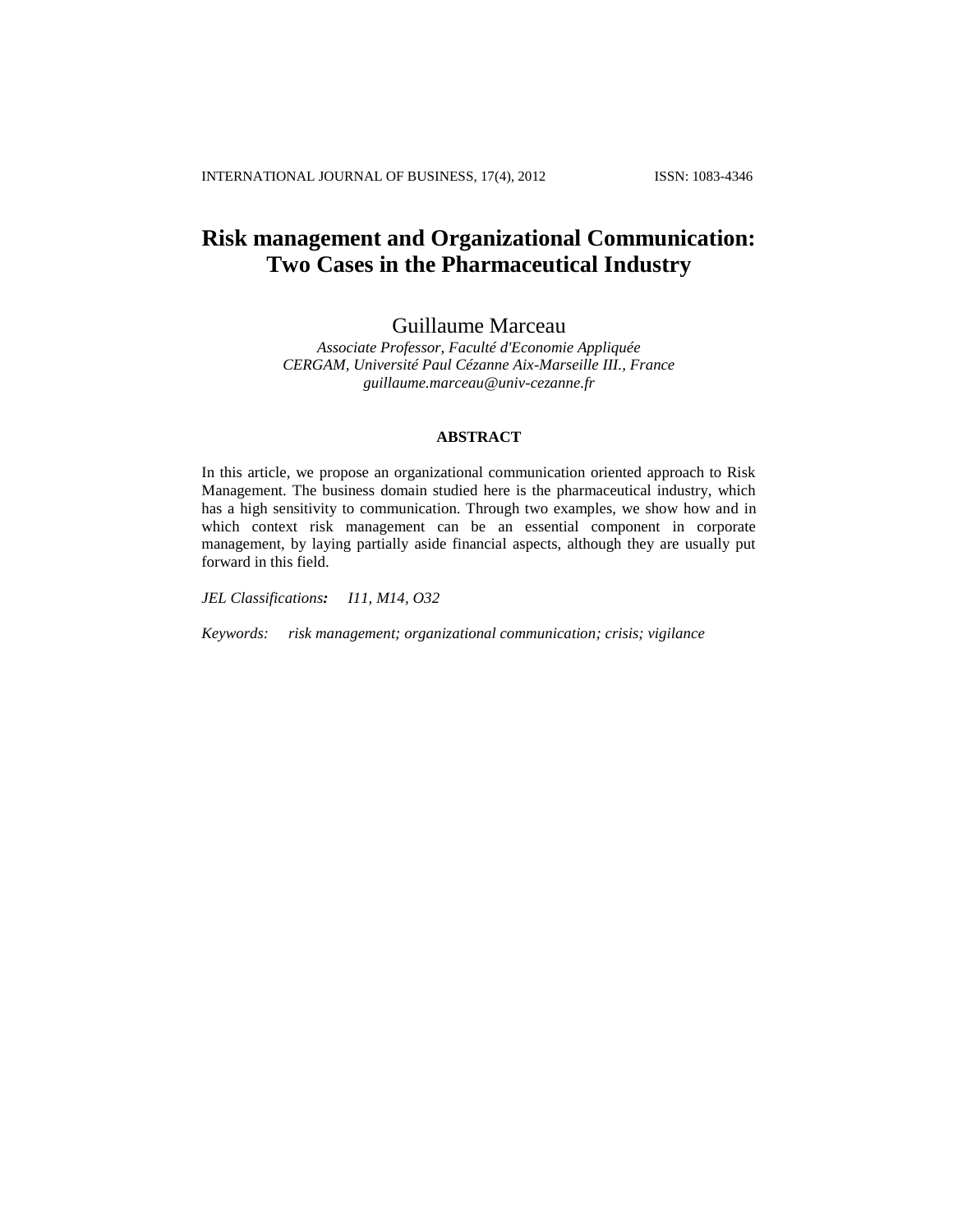### **I. INTRODUCTION**

Some errors in corporate management may cause bankruptcy. Therefore, many methods have been developed and applied to estimate and limit financial, commercial or logistical risks, as shown by the activity of business consulting firms such as Boston Consulting Group (Silverstein, et al., 2000). Until the 90's, however, one could lament about a real lack of tools to manage risk in business communication and especially on its institutional aspects (Clerc de Marco, 1993). Despite advances in this area, it appears that their implementation remains weak (Enright, 2011). In what follows, we propose an approach to risk management in corporate communication developed from the study of two cases in the pharmaceutical industry, the choice of this economic sector being based on its high sensitivity to communication.

In this field where traditional commercial advertising is prohibited on most products, communication is greatly facilitated by the professional nature of the information, of their sources, of their means of delivery and of their recipients. Through the examples studied here, we show how and under what circumstances risk management can take a major role in managing a business by temporarily laying aside financial considerations usually put forward in risk management, as exemplified in previous work on the subject (Marceau, 1998).

We recall that corporate communication is made up of all actions and events that are due to a company and that create, shape and perpetuate its public image. In fact, this communication can be planned and can follow a specific strategy or simply appear as a consequence of the company's life. This study shows the importance of implementing a conscious strategy in this field, as well as in finance, according to the size of the company, of its market and of the sensitivity of this market to particular criteria for judging the company. The aim is to develop methods and tools for managing in a systematic and structured manner the risks of miscommunication or of a simple lack of communication.

Using two examples, we show how the deficiency in communication could be remedied by the work of consultants in this field. The approach is as follows:

- We first analyse the critical data related to the economic sector and to the general problem of the chosen examples.

- Then we present two cases of drug withdrawals, one having taken place in a controlled manner, the other having been suffered by the concerned laboratory.

- We then detail the unique aspects of the resolution method which was followed in the first case and that failed in the second.

- Finally, we conduct a comparative analysis of the positions taken, of the actions made and of their consequences.

### **II. SECTOR ANALYSIS**

The pharmaceutical industry is, in general, highly dependent on current regulations; its characteristics vary from one country to the other, depending on the specific national context. In France, communication often consists strictly in describing the care given to products quality, through the press and through the work of medical sales networks, as there are regulations which limit greatly all commercial advertising.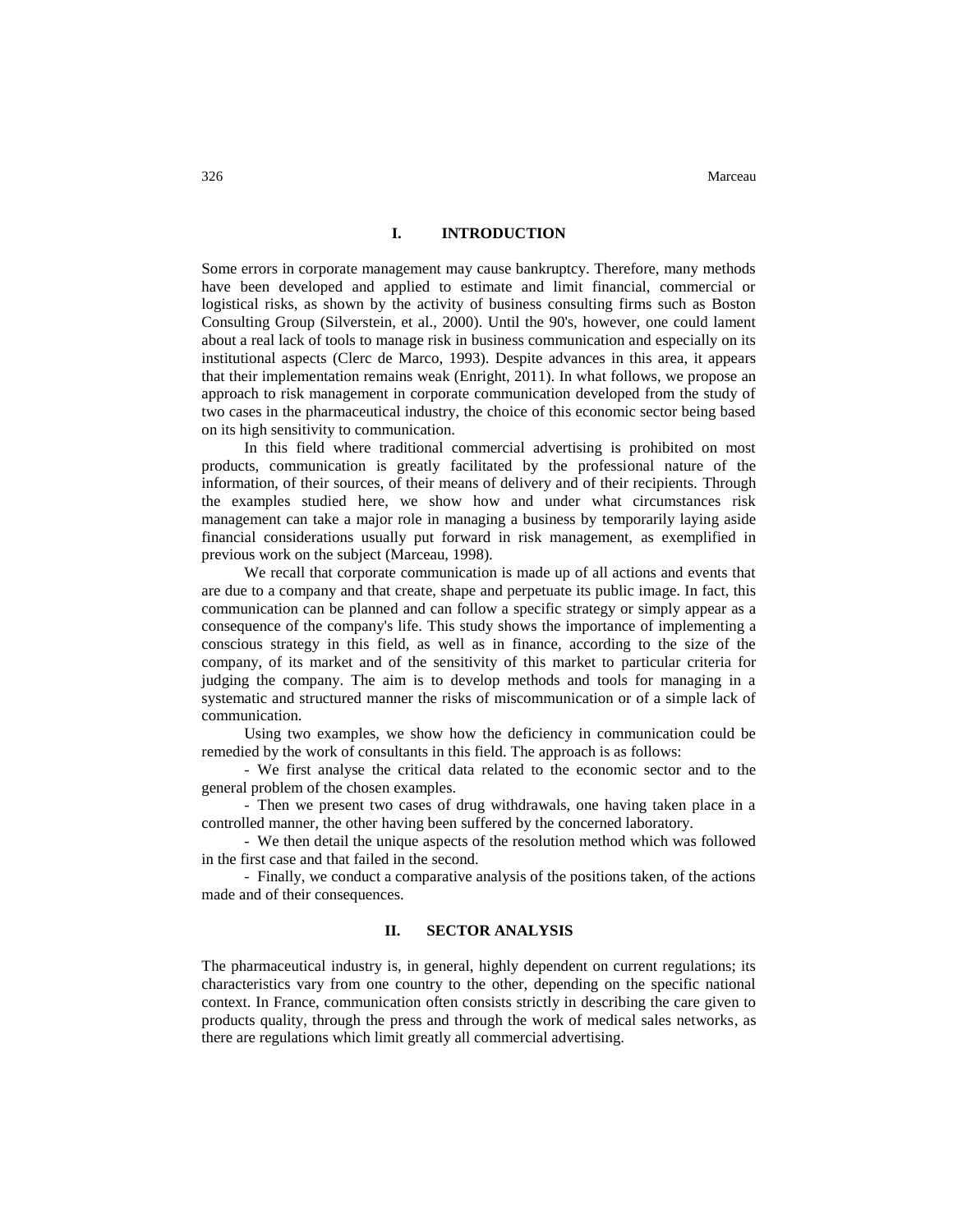Pharmaceutical companies generally have to deal with a dual market, "the hospital and the city". If the turnover in the hospital is generally negligible compared with that of the public (or "city"), its main advantage is not to bring any margin; but it actually exists at two levels: to influence the public market through the impact of a given product's notoriousness, and to obtain the renewal of hospital treatment by the "town" doctor when his patient leaves the hospital.

Because of the stakes in the public market, competition between laboratories with hospital leaders is particularly strong and large corporations dedicate significant resources to investigate and combine all possible methods of approach.

We find in this industry the three classic types of segmentation:

- A first segmentation, which is truly strategic, operates according to the selected pharmaceutical domains (depending on the specialties of the laboratory).

- A second segmentation, based on marketing, operates within the different markets depending on the diseases and their therapies.

- A third segmentation is carried out at the customer level, generally by the sales department, according to the type of specialist that the laboratory targets selectively (the physicians concerned by the laboratory's specific drug: cardiologists and nephrologists for a hypertension drug, psychiatrists for an antidepressant, etc.).

#### **Table 1**

Segmentation of the pharmaceutical industry's market

| LEVEL.                                    | <b>RESPONSIBILITY</b> | <b>SEGMENTATION</b> | <b>RESULT</b>             |
|-------------------------------------------|-----------------------|---------------------|---------------------------|
| Economic sector                           | <b>Top Management</b> | strategic           | <b>Strategic Business</b> |
|                                           |                       |                     | Domain                    |
| Macroeconomic market Marketing Department |                       | Macro-segment       | Homogeneous               |
|                                           |                       |                     | market segment            |
| Microeconomic market                      | Sales Department      | Micro-segment       | Commercial target         |

### **A. Constraints and Barriers to Entry**

Among the major constraints in this sector, we find particularly in France: price fixing, procedures for acquiring commercialization authorization ("Autorisation de Mise sur le Marché": AMM), monitoring of medical data elements, prohibition to push sales, reduction or even elimination of reimbursement for so-called "comfort" drugs, and cost of patenting.

Other obstacles preventing the development of the pharmaceutical industry can be found among a set of complex and well maintained administrative procedures, as well as an understandable and strong commitment by the French government to reduce the costs of Social Security.

This supervised growth depresses the research effort, which results in an extension of the life cycle of marketed drugs (Mullard, 2011) and a massive arrival of foreign products on the French domestic market in major therapeutic segments. It also results in an increase in the investment threshold, which implies that only large groups such as Sanofi-Aventis (representing the merger of several former major groups like Rhône Poulenc Santé, thirty years ago) and Servier can afford "luxury" basic research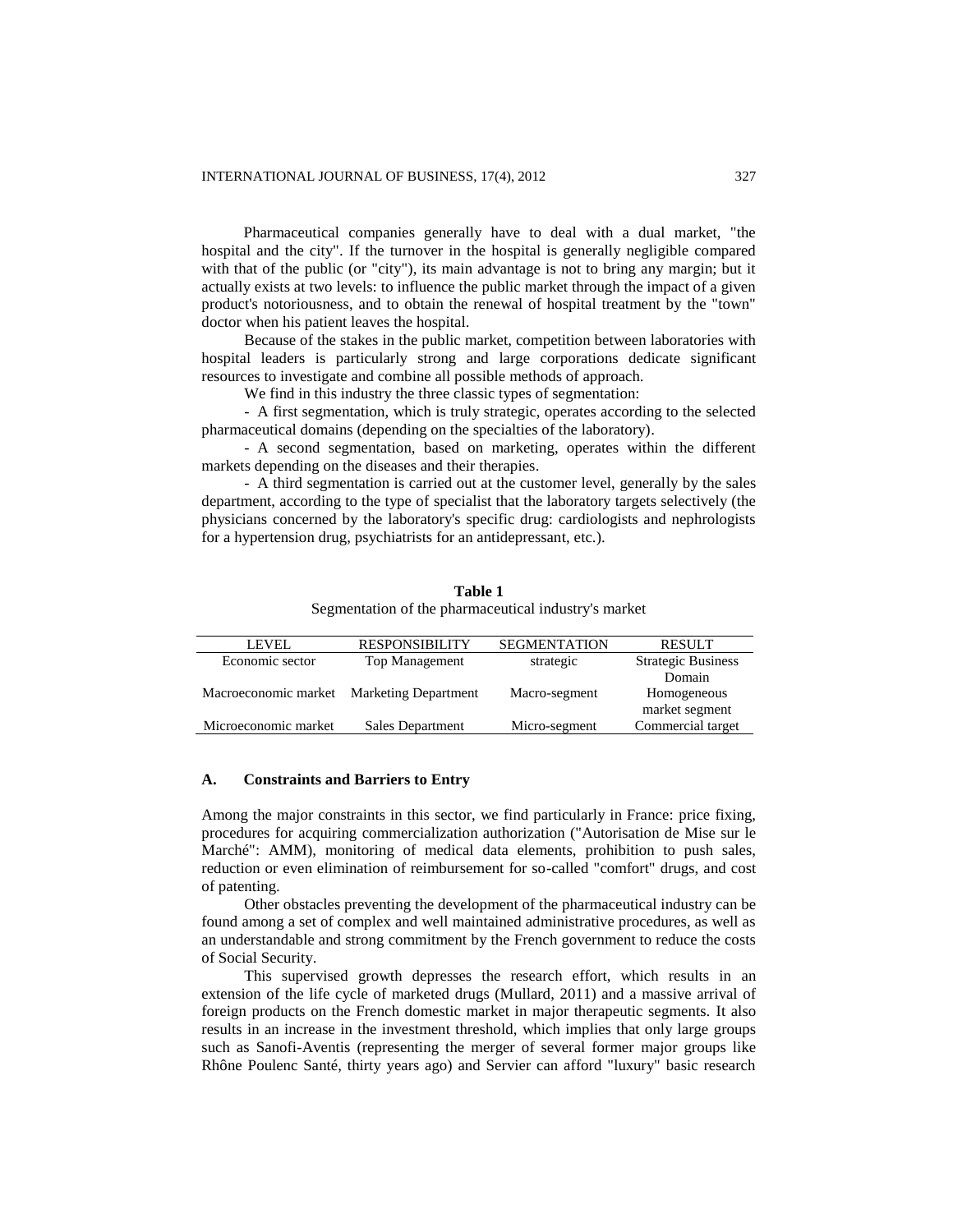(on average 12,000 molecules simultaneously under study, then 12 years later, perhaps a marketable drug).

These elements pose a barrier that protects established specialties and acquired positions in accordance with the principles of Porter (1998). The smaller companies are to move towards national or international cooperation and to remain limited to applied research. However, some highly specialized fields are available to them because innovation with reduced budgets is still possible in these fields (niche strategies).

### **B. Success Factors**

For a small laboratory, research niches, or contact with the medical profession for example, are crucial since things are less obvious for a large pharmaceutical company.

The main key success factors of major pharmaceutical groups are: developing major products corresponding to a technological advance, justifying and obtaining, through innovation, higher average unit prices than those of competitors, trusting, within a group, the major therapeutic domains, selecting and choosing the treatment of chronic diseases, implying non-seasonal and regular consumption, having the drug forms best suited to the comfort of the patient (once-daily) and being innovative in this domain, retaining a critical part of the medical profession, finding original and authentic information, having a high-level and well-trained medical sales network, identifying and anticipating main trends taking measured risks.

If the information is a key factor of success regardless of the field of activity, we must remember that in the pharmaceutical domain, most of the competition results are available in various forms. The advance may be gained simply by the way this information is processed.

### **C. Actors and Sector Risk**

#### **1. The medical profession**

Regarded as its first customer and its first contact by the pharmaceutical industry, the medical profession is the subject of much attention from all laboratories. In addition to direct contact, the laboratories send a large number of publications to physicians based on their specialty. Physicians are particularly easy to contact and inform through the many links that exist with the pharmaceutical industry (medical sales networks, publications, postgraduate education, etc.), but they can be aggressive if they feel cheated.

### **2. The authorities**

The Ministry of Health (now the "Direction Générale de la Santé" - "General Directorate of Health" - within the Ministry of Labour, Employment and Health) and the Agency of Medicines (formerly "Direction de la Pharmacie et du Médicament" - "Department of Pharmacy and Medicine") are the main institutions charged to oversee the pharmaceutical industry in France. The Agency of Medicines is an observer with the ability to intervene in the public's interest. The authorities in France are key players in the pharmaceutical industry, they may intervene in two ways: based on health concerns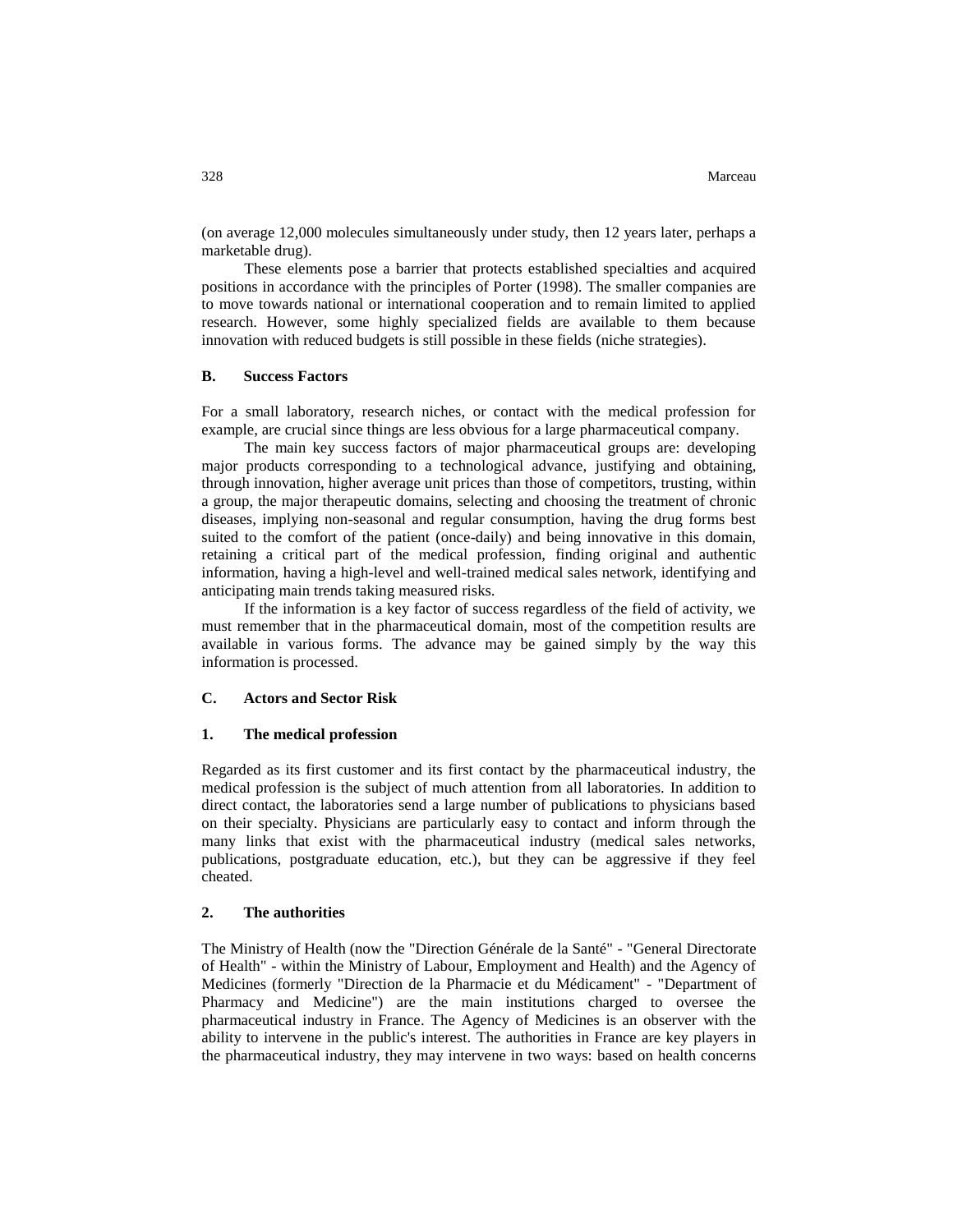(AMM, table of toxics, information control, etc.), and economic need (price, reimbursement).

Authorities hold the most power in this sector. They are more suspicious, less well-perceived, more fragile than before, but they remain a predominant force.

### **3. The press**

The press (both the medical and general press), is the second most powerful player in the pharmaceutical field. The press plays an amplification role, able to galvanize certain situations. Relations with this particular actor are crucial in case of a crisis.

### **4. The competition**

Any laboratory will normally be interested in seeing a decrease in the number and power of its competitors. Thus, any misstep of a major player in this sector is likely to be exploited by its main competitors.

### **5. The public**

The audience here is made up of patients and the general public. It tends to be better informed, more organized, more demanding and even more aggressive than in the past. The position of the pharmaceutical industry against this actor is tricky. Indeed, people like the drugs but not the companies that produce them; the social responsibility of the pharmaceutical industry is tremendous and its economic success is not enough to ensure its legitimacy with the public. The French view the prosperity of the pharmaceutical industry negatively.

The general public, which has no significant formal power with respect to the pharmaceutical industry, is considered as very sensitive. It can react very aggressively in case of a laboratory failure.

### **III. TWO CASES OF DRUG WITHDRAWAL**

Here we present briefly the two cases on which this study is based, before we compare them according to a risk management method that will be detailed in the next part.

### **A. Upstene: Preventive Withdrawal**

The Upstene can be considered as the predecessor of Prozac. It was created by Pharmuka, a major French pharmaceutical company then owned by the Rhone Poulenc group. This original and remarkably efficient anti-depressant was warmly welcomed by the medical community. Since its introduction in 1983 on the growing market of psychotropic drugs, it has received very satisfactory business results.

After one year of widespread dissemination, statistics show a very small proportion of cases in patients suffering from side effects. Yet the collected figures are extremely low: less than 1 out of 20,000 has an effect on the blood composition, reversible about a week after stopping treatment. Pharmuka proposes new indications for their product: as the recorded cases are those of persons over 65 with multiple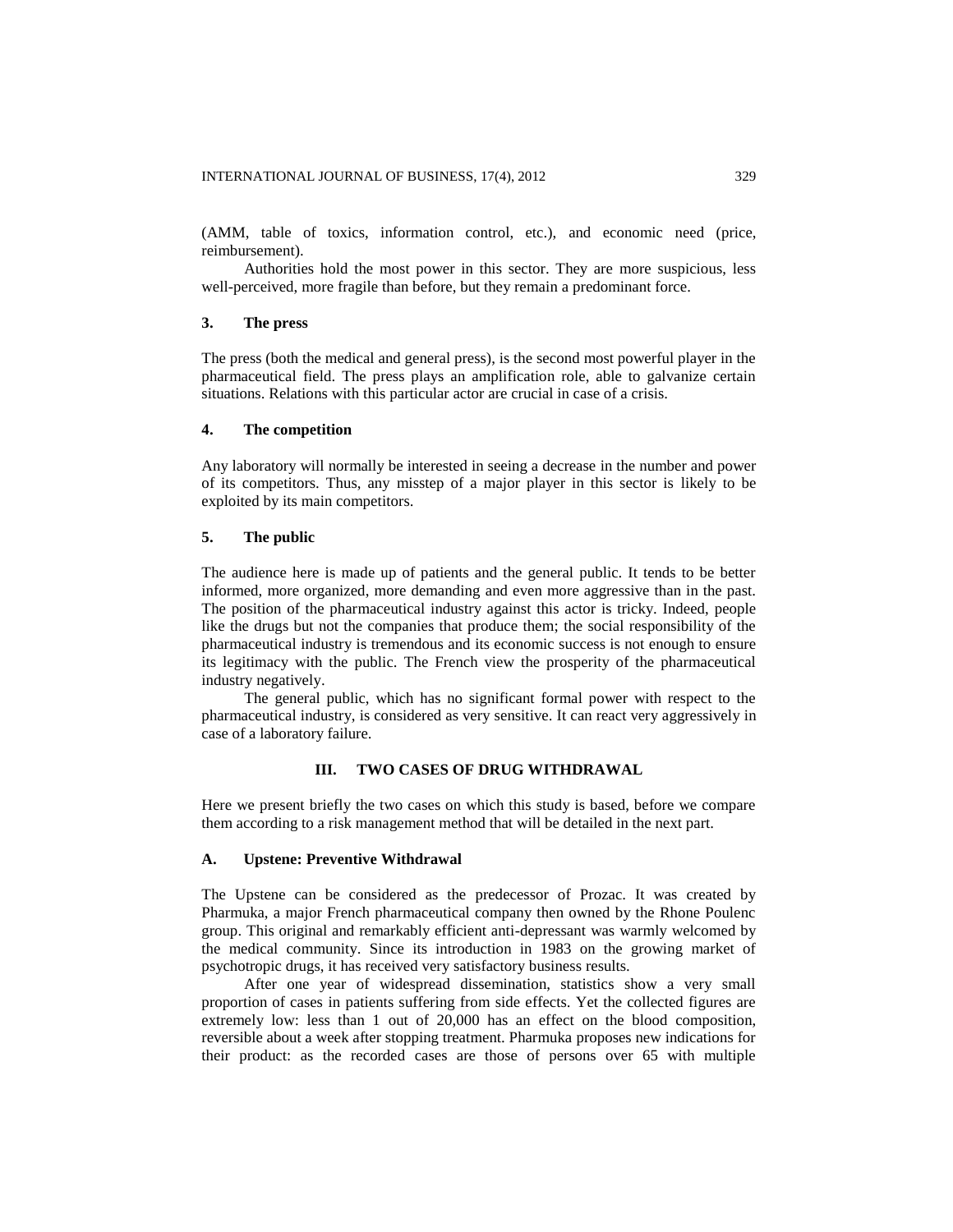simultaneous treatments, the product is then reserved for severe cases of persons under 65, as a single treatment.

Second year results are much more alarming for the laboratory which has to note the continuation of side effects in the same proportions, but among patients of all ages and with various types of treatments. In addition, the product's side effects could not be isolated.

Pharmuka did not try to understate the problem; nor did they consider it as an opportunity to transform the incident into a vast communication campaign on safety concerns in Pharmuka. The issue was only to be professional, with all that this implies, in such a delicate domain.

Pharmuka managers have committed themselves not to threaten the company's image capital. So they did not wait for the authorities to force them to withdraw their product. Despite the cost of such an operation, the company itself decided to withdraw the Upstene. The first warnings were sent to the medical profession as an additive published in the Vidal (dictionary of medicines).

Although their decision was made abruptly (suspension being finally equivalent to a withdrawal), Pharmuka granted a delay before the actual withdrawal of their product, in order to allow the physician to make a gradual transition to an alternative that would be well-tolerated by the patients. This attitude must be paralleled with the firm's ethics which is to help the physicians in their work and inform them in a useful way. By making the choice of anticipation, Pharmuka showed its credibility and affirmed its transparency, which allowed its managers to control the consequences of the issue.

No formal complaint was ever made by any patient, or the family of a patient who suffered from side effects of the Upstene. On the contrary, Pharmuka recorded numerous protests from patients who were confiscated "the only drug that really worked on them." To fill this therapeutic vacuum, the laboratory has recommended the use of Upstenelikes offered by competing laboratories, which for a long time was not sufficient to compromise the excellent reputation of the Upstene.

The articles published on the subject were usually short (from simple inserts of a few lines to articles of one page maximum): the journalists, who saw the honesty of Pharmuka and the difficulties that the firm had to bear, did obviously not desire to add a media crisis: instead they expressed some regret at Pharmuka's non-deserved situation. Moreover, in order not to interfere with the joint work of doctors and the laboratory to mitigate the adverse effects of a change of treatment for patients, the press has avoided any alarming statements that could alter the relationship between doctors and patients.

No competitors' reaction had to be reported, especially given that these competitors were advantaged by the disappearance of Upstene.

Because of the void it left in the product portfolio and in the accounts of Pharmuka, Rhone Poulenc and the laboratory managers finally nick-named the drug "Downstene". This drug actually died as it was must successful and was missed by those who knew, prescribed or used it, so it eventually emerged as the James Dean of French psychiatry.

### **B. Mediator: Late Withdrawal and Lasting Crisis**

The Mediator, which received an AMM in 1974, was marketed from 1976 to 2009 by Servier Laboratories, now second French pharmaceutical group behind Sanofi-Aventis.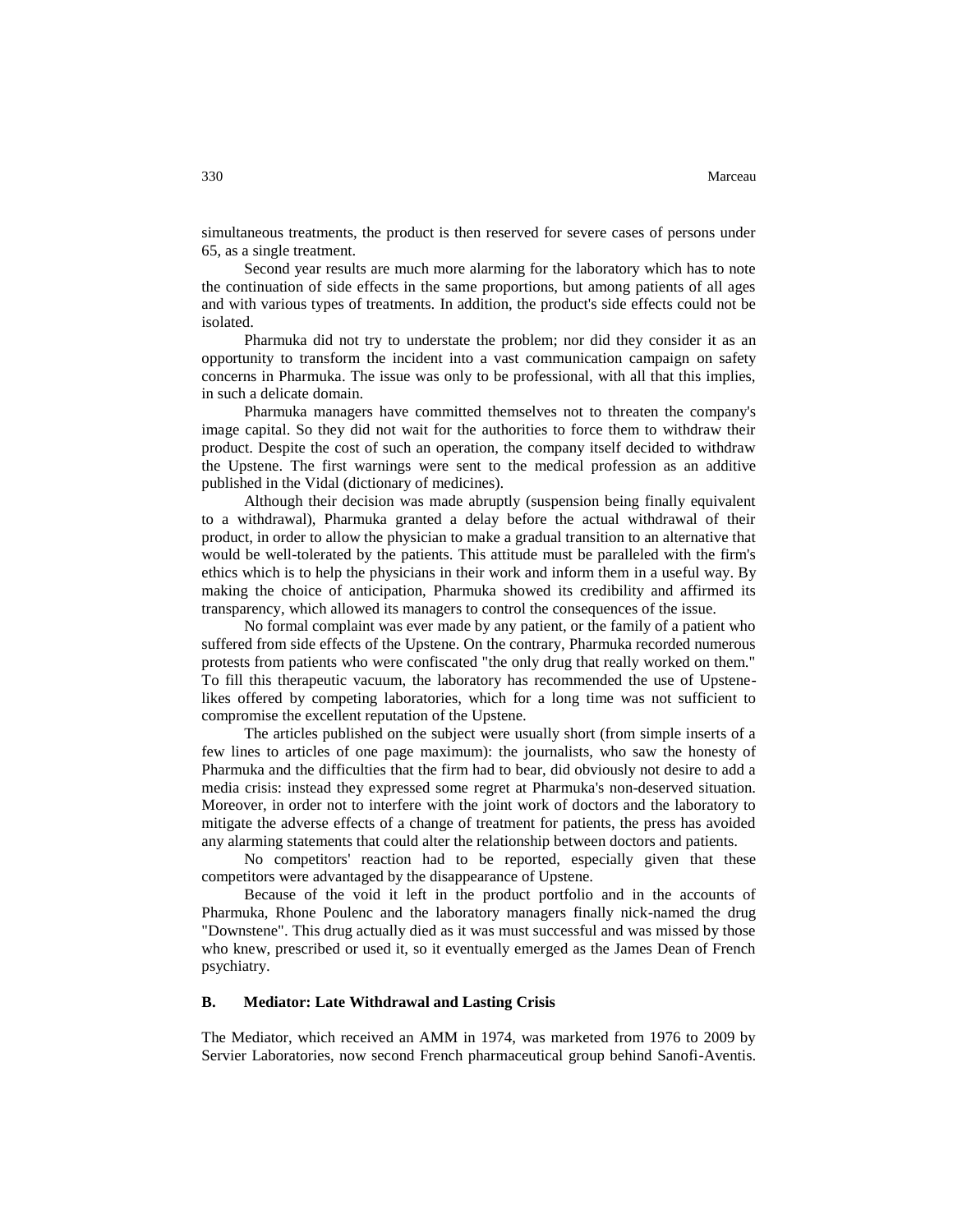Originally developed to treat diabetes and obesity, the Mediator was then prescribed to many patients for weight loss.

In 1997, the New England Journal of Medicine published an article on the dangers of this type of medication for heart valves. In the same year in France, the Medicines Agency suspends marketing authorization of Isomeride, another Servier drug belonging to the same family as the Mediator. The laboratory managers decided to withdraw another drug of the same type, the Ponderal, but not the Mediator.

The Medicines Agency has waited twelve more years and seen several complaints against Servier before they decided to prohibit permanently the Mediator, as well as any other appetite suppressants containing Benfluorex (active ingredient of the Mediator and its generics).

In June 2010, a survey book was published by Irene Frachon "Mediator 150 mg: How many deaths?" Servier has demanded that the book be censored, but got only the censure of the subtitle, the words "How many deaths?" did not appear on the book cover any more. This censorship was then cancelled a few months later by the Court of Appeal of Rennes.

Reservations and warnings that were known since the 80's, and particularly surveys conducted between 1991 and 1994 at the request of Servier (Abenhaim, 1994), showed the risk of a major media crisis. This crisis is now a threat for the Servier Laboratories with consequences that overwhelm the financial aspect. The image of the firm is severely tarnished by the legal procedures launched against it, while the publication of accusing articles continues.

According to a study conducted at the request of the French Agency for Sanitary Safety of Health Products (AFSSAPS), the Mediator has caused the death of 1000 to 2000 people since its launch in 1976 (Jouan, 2010). Considering those serious charges, one can wonder if Servier's managers have or have not had an irresponsible or even criminal policy.

Before making such assertions that still do not appear in any official judgment, it should be recalled that many elements may also contradict the hypothesis of culpability, starting with the difficulty of assessing the real causes of the evoked deaths (Vincent et al., 2011).

The popularity of anorectic drugs among the general public and many doctors should also be taken into consideration. Before these products were all withdrawn from the market, that is to say very recently, the various competitors involved have played a game of musical chairs. For example, the Acomplia created by Sanofi-Aventis was withdrawn from the market in September 2008, though its AMM only dated from June 2006.

We should also remember that despite the many prior experimentations and precautions taken at the launching of drugs called active, a risk remains for the patients undergoing the related treatment. The risk associated with the "active principle" of a drug is routinely estimated using an indicator called "lethal dose 50" (or "DL50"), that is to say the amount of drug which causes the death of 50% of the treated population. Thus, taking an active drug can not be free of risk, even when it has had favourable long-term statistics.

Moreover, it is important to consider the commercial success of Servier in a popular class of drugs, which could have been targeted and efficiently attacked by some of its competitors. This kind of strategy is not only well known and practiced in less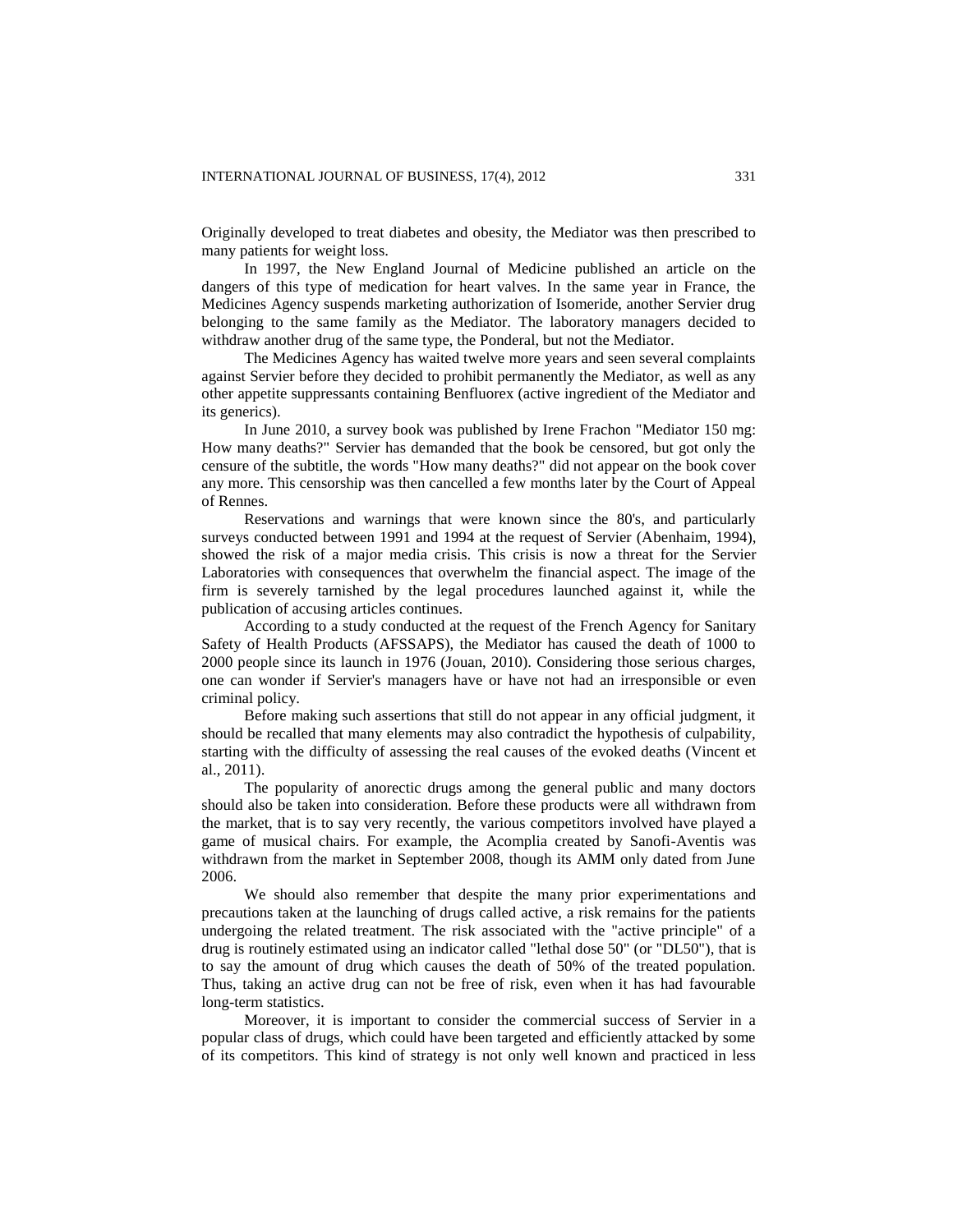sensitive domains than health, but it should also be noted that this is indeed an argument officially used for the defence of Servier for the ongoing trials. Finally, in addition to the competitive aspect, political issues were also discussed.

Whatever the outcome of the trials against Servier, even if the people accusing the laboratory eventually succeed or not, our purpose remains limited to strategic considerations, in terms of communication risk management. In this way, it is now appropriate to detail the method that allowed us to estimate and compare the relevance of the policies followed by the laboratories that created the Upstene on one hand and the Mediator on the other.

### **IV. COMMUNICATION RISK MANAGEMENT**

What stands out particularly through the two examples we just mentioned, is that in a business domain as sensitive as health, a company's image is a major strategic issue for its managers. "Reputation… Years to build, minutes to destroy!" (Binneman, 2011). So nowadays, "having a crisis communication plan in place is simply prudent risk management" (Enright, 2011).

If Pharmuka had managed to isolate and eliminate the causes of Upstene side effects, the new version of this drug would have certainly been very well accepted. In contrast, the current situation of Servier made the laboratory's activities suspicious, despite its continued investment in research and development (nearly 25% of its turnover). It seems also credible that the recent decision of the AFSSAPS to review the risk / benefit ratio of the Vastarel (another drug marketed by Servier in 1965) is related to the Mediator issue.

#### **A. Communication Policy**

The communication policy of companies in general and of pharmaceutical companies in particular is basically conceived and implemented on the functions and actors that appear on the pattern shown in Figure 1.

The implementation of this pattern can be adapted according to the following activities: Environmental studies, psycho-behavioural research, competition analysis, internal communication (information, internal training on risk perception, management of panic and crowd, safety at the workplace, personal safety in a collective consideration), marketing communication oriented to opinion leaders, edition (press information packs, brochures and booklets, reports…), direct and continuous relations with the medical profession, the press and the public authorities, risk management policy, and preventive crisis management (which is essential in the health domain).

Even today, only a minority of companies has a systemic approach to crisis management (ENRIGHT, 2011); these firms are then "prepared for crisis", compared to those that are "crisis prone" or "crisis threatened". What differentiates them is their overall perception of crisis management. Companies prepared for crisis do not consider crisis management as a cost but as a strategic necessity that enhances the company's competitiveness. In many domains, as in the pharmaceutical industry in this case, companies should no longer be considered only as "productive" systems but also as potentially "destructive" systems.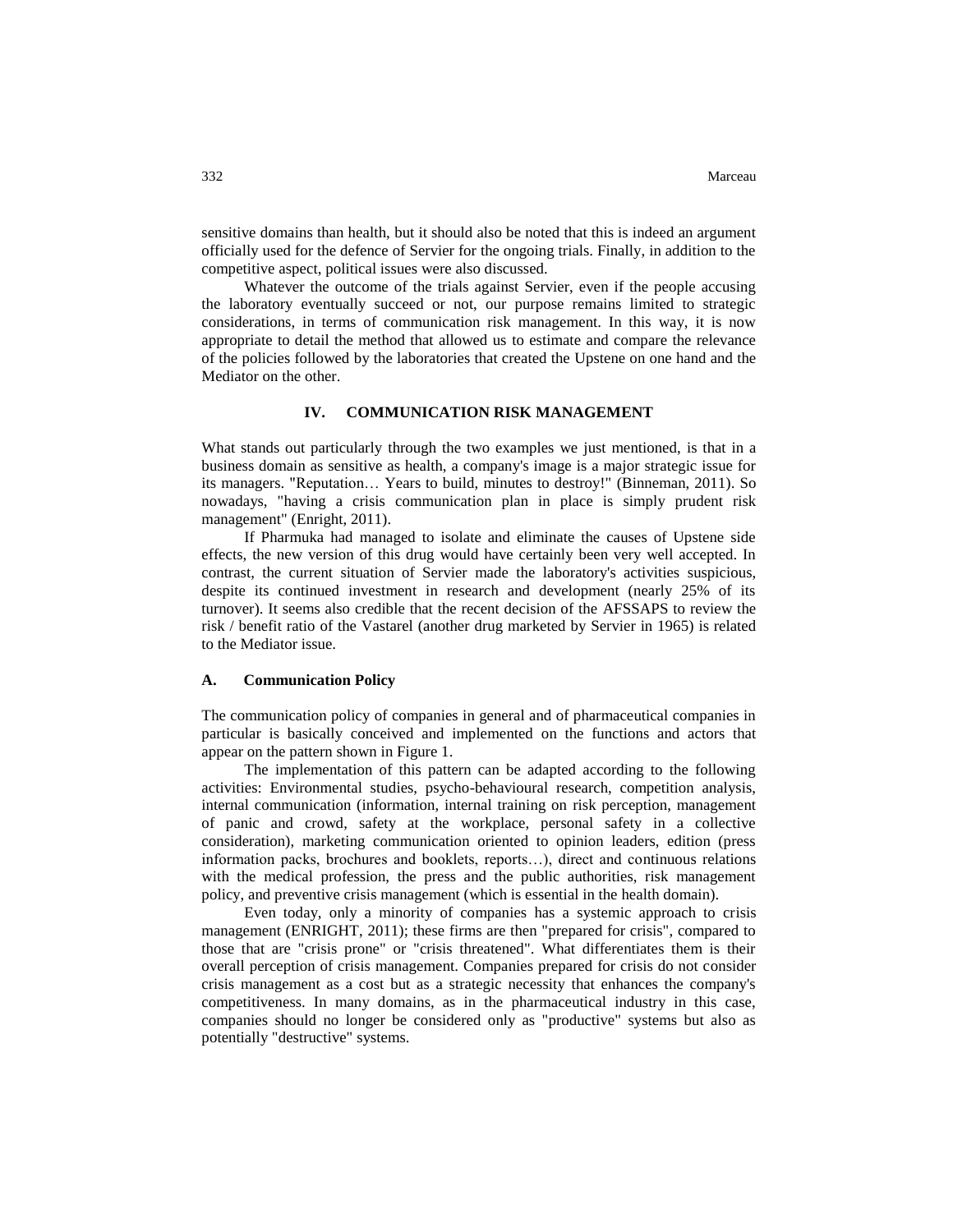



### **B. Potential Risk Diagnosis**

As they can not be eliminated, risks require companies' awareness. Risks will appear at several levels:

- company itself: bad internal climate, poor financial situation;

- commercial part: product launch stained by an accident on the production site, poor relationships with opinion leaders;

- technology: industrial site disaster, tolerance accidents; and

- image: direct indictment by opinion leaders, compromised results, endangering of the company's existence.

It is not always possible to foresee, about a possible event, if it will happen or not. However, its potential severity and the corresponding probability can be estimated, even subjectively. We must therefore establish a typology of possible events and observe their evolution as they arise.

### **C. Risk Positioning**

Events related to a company's situation or activity, representing a risk for it, must be identified and located on the chart shown in Figure 2, so that we can determine what to do for each of them.

Implementation of an effective risk management policy requires regular monitoring, with a frequency that varies according to the type of business activity. In the health domain, this monitoring must be continuous and give a privileged place to pharmacovigilance (results follow up and evaluation of drugs side effects after launching).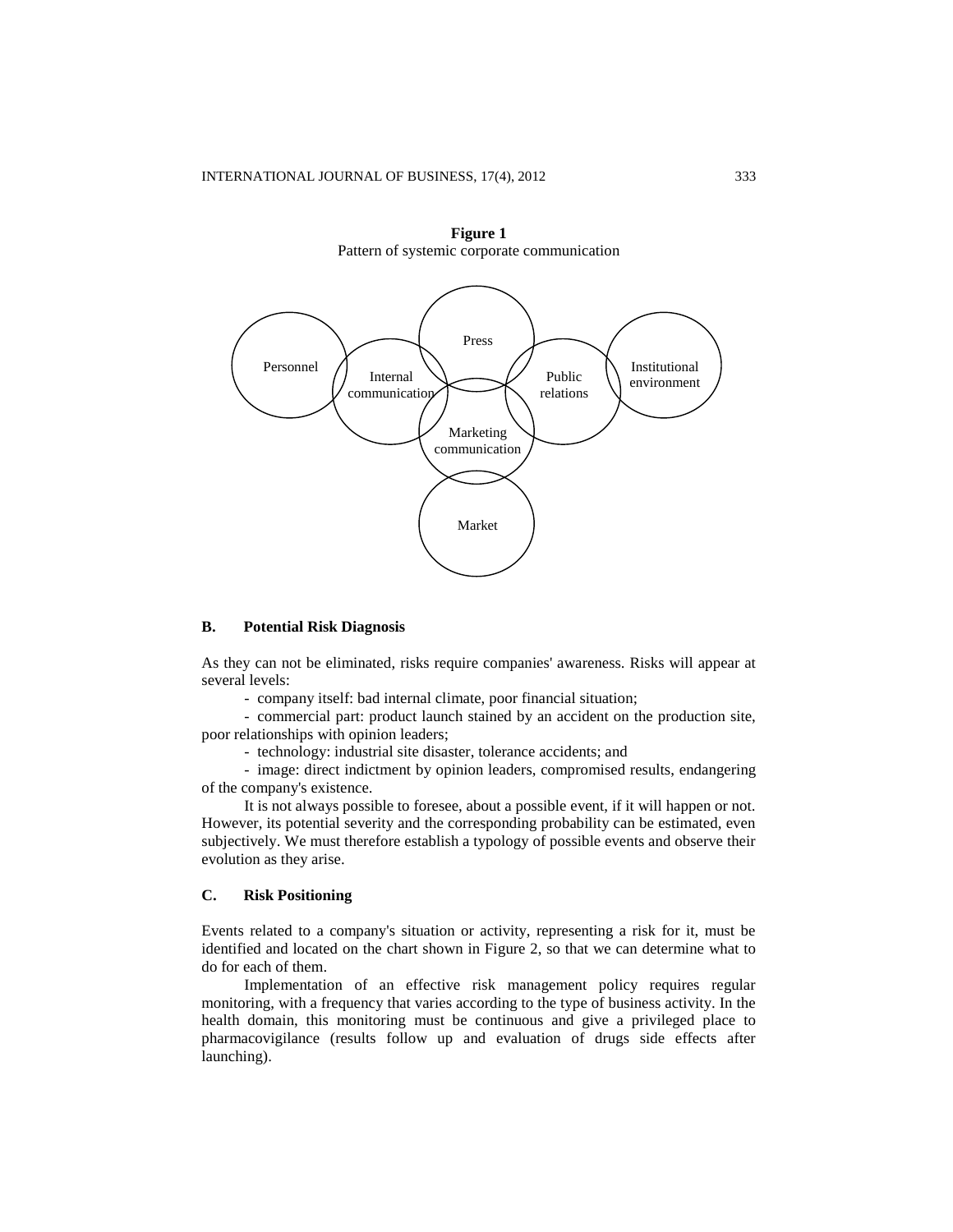334 Marceau



**Figure 2** Axes of risk positioning and corresponding general measures

Regular observation of changes in positioning should allow: detecting risks of imbalance with the environment, taking appropriate corrective measures, managing without amplifying, preventing (if possible).

### **D. Preventive Crisis Management**

Developing a policy of preventive crisis management involves the definition of two risk levels (Clerc de Marco, 1993):

- accident, which lies in structural, mechanical or physical level (incident, problem)

- crisis, that reaches the social, psychological or existential level (social conflict).

So crises and accidents must be not confused; a crisis can follow an accident, depending on the way it is managed. A crisis stems from an accumulation of events impacting globally and negatively, in the short or medium term, the environment, the organization and the individuals. All this might occur at a physical, economic, social or psychological level. A crisis consists in an ontological reversal, i.e. a perception reversal of the company's values or axioms.

The process of a crisis in the pharmaceutical industry is typically one that reverses the axioms of a company that saves lives, by transforming it into a company that takes lives. For example, after the intrusion of AIDS in our societies, there has been a transition from the statement that "blood means life" to the feeling that "blood means death". In the same vein, one may recall the crisis caused by the misuse of the Nestle milk powder that engendered one day the assertion that "Nestle kills babies".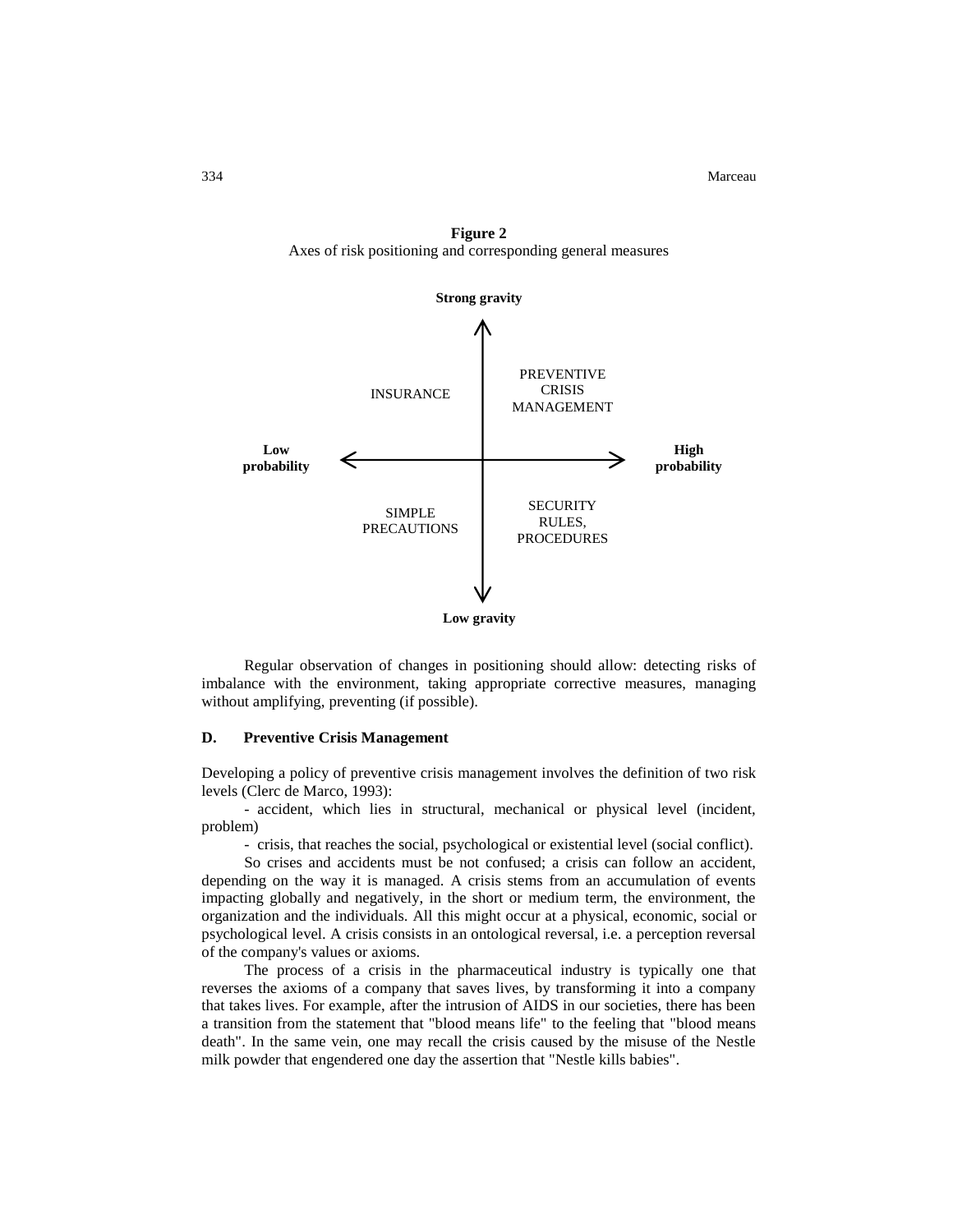In order to be precise with the proposed distinction between crises and accidents, we focus on the area in the chart above (Figure 2) that represents the most sensitive situations and events (as they combine a high level of probability with a high level of severity). The curve that appears on the next graph (Figure 3) defines a boundary between accidents and crisis, such as we have defined them:

**Figure 3** Graphical representation of the potential risk



On the occurrence of events that engender a crisis, without anticipating it, the typical psycho-behaviours (Clerc de Marco, 1993) will generally follow one another as described below:

- refusal and dismay,
- denial and flight,
- isolation and withdrawal,
- protest and vehemence,
- fear and instability,
- sadness and inhibition,
- irritation and arbitrary,
- concern and doubt,
- bargaining and frenzy of action,
- acceptance.

A crisis often comes from a withholding of information; therefore, the role of communication must be to prevent market failure, production crash, or human drama. It is primarily an investment that increases the company's development step by step (Nifle, 1994).

The advocated methodology is designed to anticipate crises, and even prepare for a possible day to day crisis management, through an analysis of feedback and perceptions of the problem, in terms of strategic options, objectives and motivations. The way it has to be implemented is as follows: determine interest groups, rank by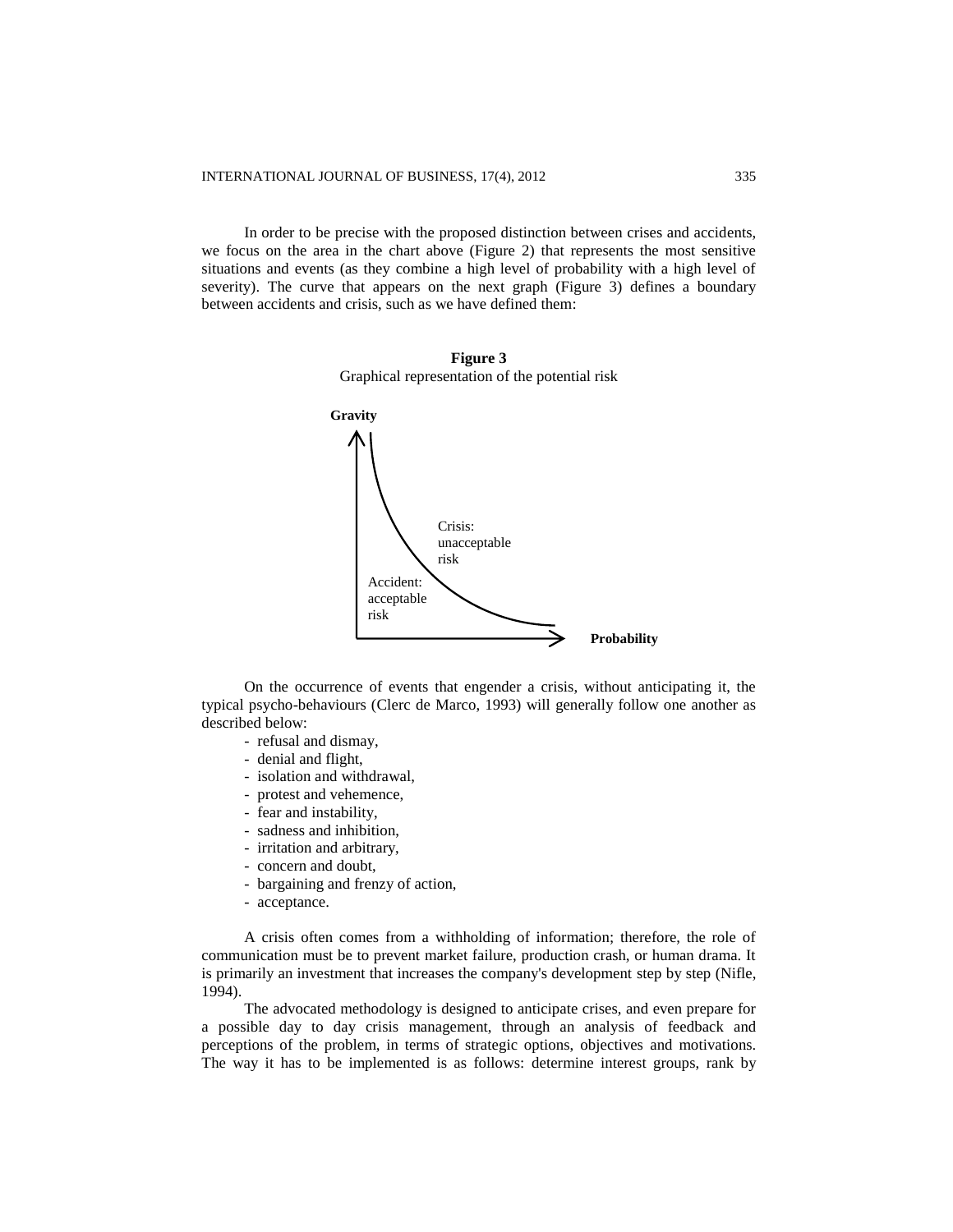distinguishing emergencies and priorities, identify the axiomatic ideas, test these axiomatic ideas for each interest group (what do I assume to be "true" for each interest group, in order to derive my strategy from this "truth"?).

An efficient preventive crisis management will then be based on questioning and testing in advance the axiomatic ideas. Crises anticipation must be based on the idea that crises are most often a predictable phenomenon, i.e., "a slow disease pathology".

### **V. COMPARATIVE ANALYSIS OF STRATEGIES: FROM PHARMUKA TO SERVIER**

This section focuses on an analysis of the strategies used by both laboratories to assess the positions, actions and their consequences, according to the methodology proposed above.

### **A. Partners and Strategic Choices**

The risk of crisis in a business sector is primarily related to the critical actors and interest groups of this sector. Concerning the pharmaceutical industry, we have seen in the first part that they mainly consisted of: medical professionals, government officials, the media, competition, general public and patients.

In the following analysis, we are also interested in some pharmaceutical partners. For most laboratories, research of potential allies has long been limited to lawyers, whose importance is already proved. The legal aspects of a sensitive activity as health should actually be considered from a "preventive" as from a "healing" point of view.

However, required skills for implementing the methodology we propose exceed the legal framework. Be they physicians, managers, or people who manage to combine the specific skills of both these domains, the main decision-makers in the pharmaceutical industry often need, like their counterparts from other sectors, an external opinion. Thus evolved the role of consultants entrusted with the communication policy and preventive crisis management in certain laboratories.

### **Table 2** Analysis matrix of critical actors risk

### **POTENTIAL AGRESSIVENESS**

|                                                                                               |               | <b>Strong</b>                        | Average | Weak | <b>Null</b>            |
|-----------------------------------------------------------------------------------------------|---------------|--------------------------------------|---------|------|------------------------|
| $\mathbf I$<br>M<br>P<br>$\mathbf 0$<br>$\bf{R}$<br>T<br>A<br>$\mathbf N$<br>$\mathbf C$<br>E | <b>High</b>   | Authorities<br>Medical<br>profession |         |      | Consultants<br>Lawyers |
|                                                                                               | <b>Medium</b> | Press<br>Competition<br>Public       |         |      |                        |
|                                                                                               | Low           |                                      |         |      |                        |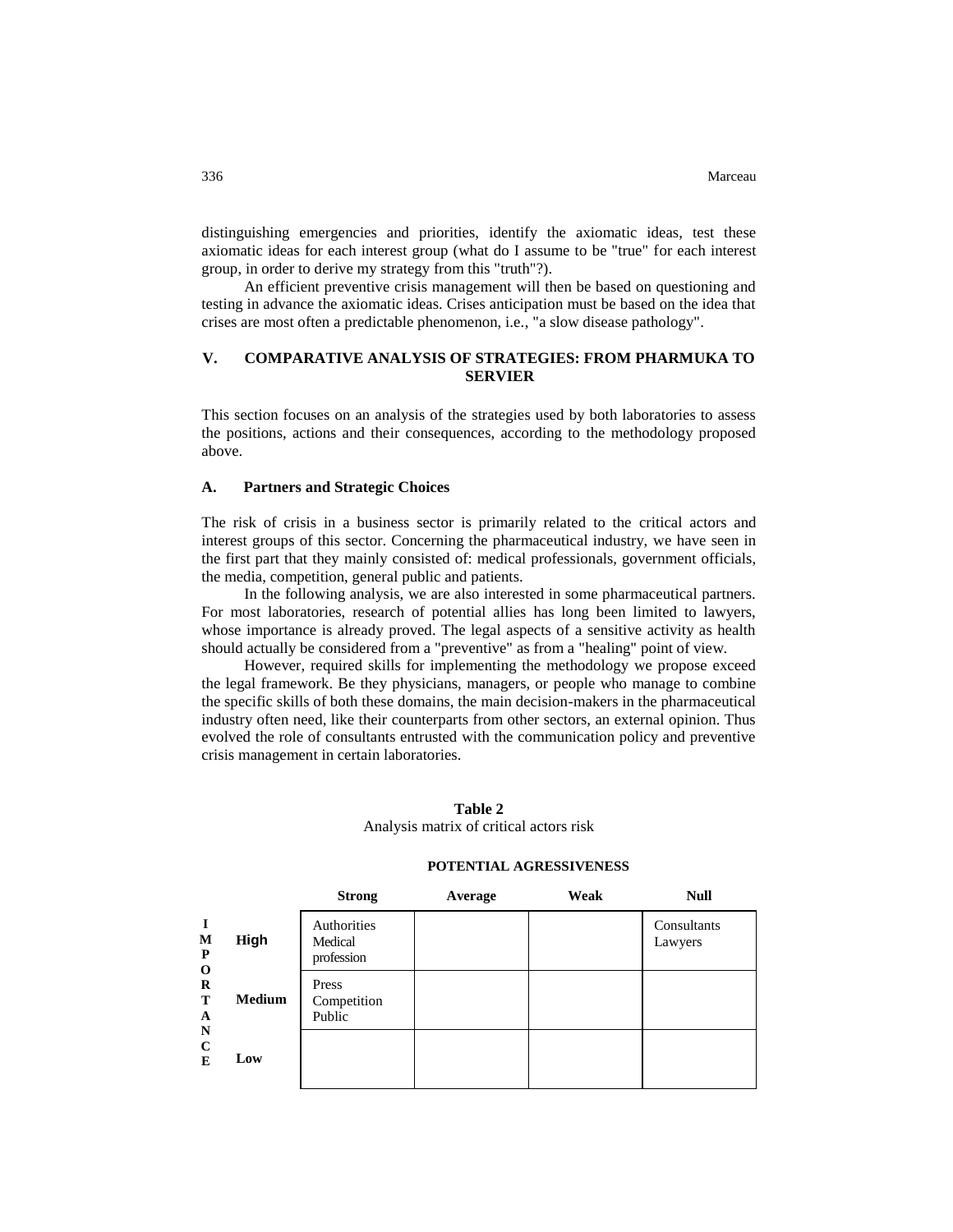Strategies followed by Pharmuka on one hand and Servier on the other hand, initially distinguished on this point. Having interrupted, on the advice of the cabinet ACdM, the process that could lead to a crisis situation, Pharmuka did not need to defend its position about the Upstene on the legal plan. On the contrary, Servier had to massively appeal to lawyers to deal with the ethical, media, even political crisis, triggered by the late withdrawal of the Mediator.

### **B. Communication Policy and Critical Actors Management**

Pharmuka's communication policy was very intense to accompany its medicine withdrawal. Without advertising about the event, the laboratory has maintained its role of informant by soliciting and managing media involvement:

- Mails, press releases sent directly to physicians (psychiatrists, then general practitioners), to pharmacists (in pharmacies and hospitals), to the press (with the "Agence Centrale de Presse" (ACP), "Agence France Presse" (AFP) and the medical information press).

- Press conferences: those about the withdrawal were made by the same animators as those about the launch. Pharmuka managers were able to show their high level of responsibility by accepting and assuming the difficulties as they had accepted the laurels.

- Advertisements in the specialized press.

Servier's attitude in communication seems to be diametrically opposed to that of Pharmuka. First, Servier has hardly communicated, giving "carte blanche" to anyone who wanted to fill the gap they left free. This example is a perfect illustration of the principle that not communicating, is not to leave the game of communication, but to lose this game.

### **1. The medical profession**

In the case of the Upstene as in that of the Mediator, the medical profession should be seen as the first strategic target. It includes in order of importance, specialists (psychiatrists, endocrinologists, pulmonologists), general practitioners and pharmacists. Pharmuka's strategy towards the medical profession has been to demonstrate maximum transparency. For Dr. Frank Stora, Pharmuka's attitude has been exemplary, "a decision that should forever silence the detractors of the pharmaceutical industry, and through it, of medicine in general. We must congratulate the laboratory for their choice of clarity in this case, since at no time, the affair has been hidden, physicians were always kept informed of the results of pharmacovigilance" (Tonus, June 21, 1985).

Although it cannot be said that Servier has properly hidden information, its slow reactions and its opposition to physicians who questioned them about the Mediator eventually caused disapproval by most of the medical profession.

### **2. The authorities**

The government has been sufficiently informed about the Upstene by Pharmuka not to launch new investigations in addition to those conducted by the laboratory itself. They did not really get the opportunity to do so. Information disseminated by Pharmuka was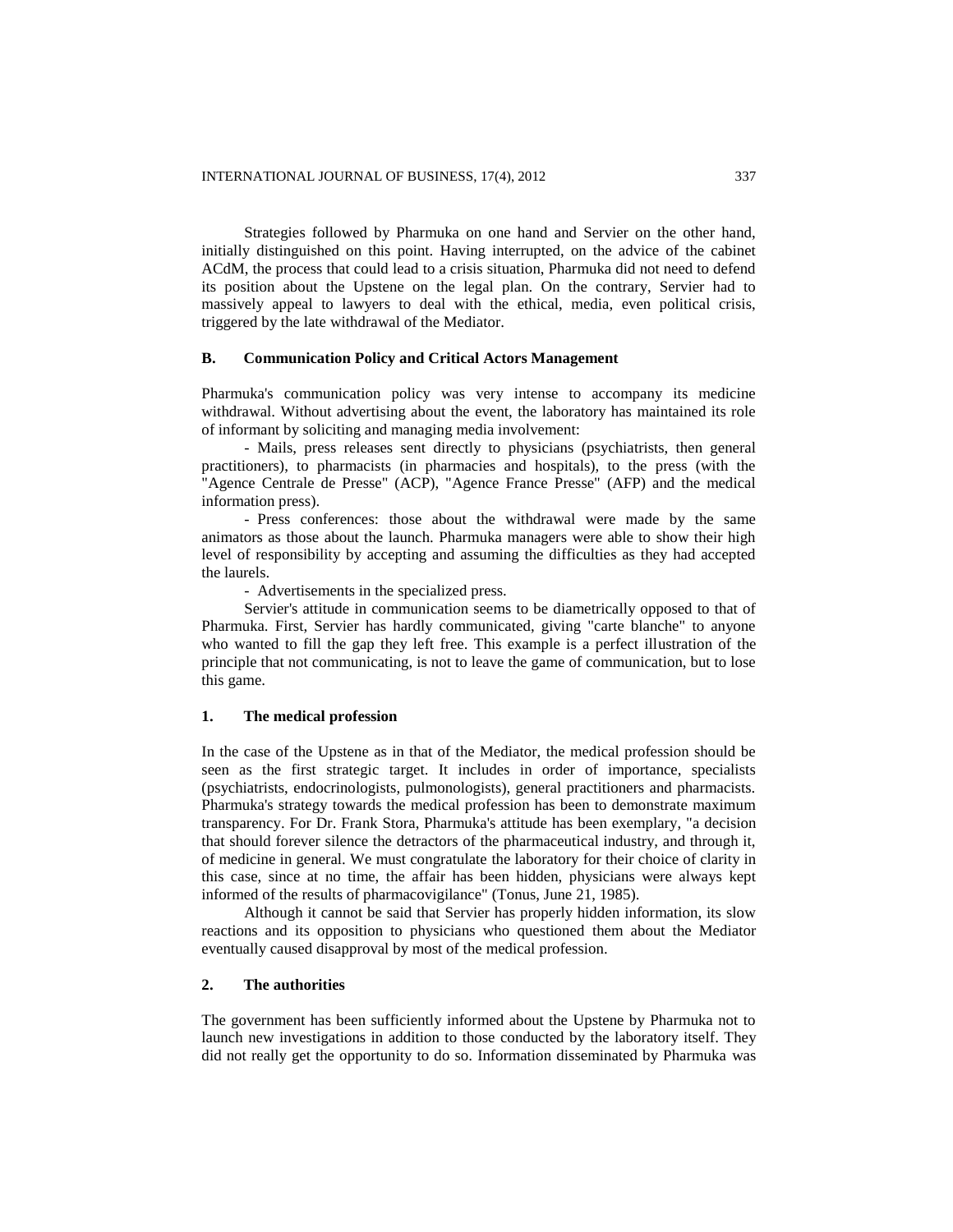superior in quality and quantity to those issued by the regulatory authorities, allowing the laboratory to keep the initiative and not be overwhelmed by events or media.

In the case of the Mediator, the Medicines Agency imposed the removal while the AFSSAPS was responsible for announcing the decision on November 25, 2009. Servier has appeared as conspicuously absent from the multiple media that spoke about it.

### **3. The press**

The press quoted the professionals who were impressed or even surprised by the dedication and prudence of Pharmuka, sometimes considered excessive, while the general or economic press published the bare minimum on the subject (Coupat, 1985). In general, the non-medical press has shown little interest in the withdrawal of the Upstene, or they were sensitive to the argument of respect for the relationship between doctor and patient. So they simply repeated, sometimes with some inaccuracies regarding the facts or names, the information already available. It can be assumed that they would have been very aggressive, only if the health professionals and the medical press had done so. Le Figaro has even echoed the Upstene advocates: "A majority of psychiatrists are protesting against the decision of the laboratory Pharmuka SF to withdraw its drug from the market. According to them, the advantages were superior to the disadvantages" (Le Figaro, June 27, 1985).

On its side, Servier has failed to "keep control" in the withdrawal of the Mediator. Once the decision was imposed, the general press has seized the subject, often in harsher terms than those of the medical press.

### **4. The competition**

In 1983, psychotropic drugs were growing by 13%, which was better than the average of all specialties combined (11.7% Source: IMS), other laboratories were therefore particularly interested in that domain where the Upstene was succeeding. In addition, competition could eventually accelerate the fall of Pharmuka through the fall of its product. The question was obviously to avoid implication of this actor. A pure and simple withdrawal was then an expensive but secure way to reach this objective.

Anorectics have long represented a class of drugs coveted by all the involved competitors. Attacks against the Mediator could be initiated in one way or another by competitors. In this case, we can consider that Servier has "stood firm", since its product has disappeared along with the whole class to which it belonged, and not before. However, without advocating any systematic flight before adversity, it is now obvious that this competitive win was not worth the price that is being asked today to Servier.

### **5. The public**

Faced with the withdrawal of Upstene, the general public was very little mobilized by the press that was mostly grateful for an honest laboratory that facilitated its work. There has been no reaction on that side, as the event was presented as harmless. Patients were taken over by practitioners to whom Pharmuka provided the necessary information to continue current treatments and to substitute competitors' products to Upstene.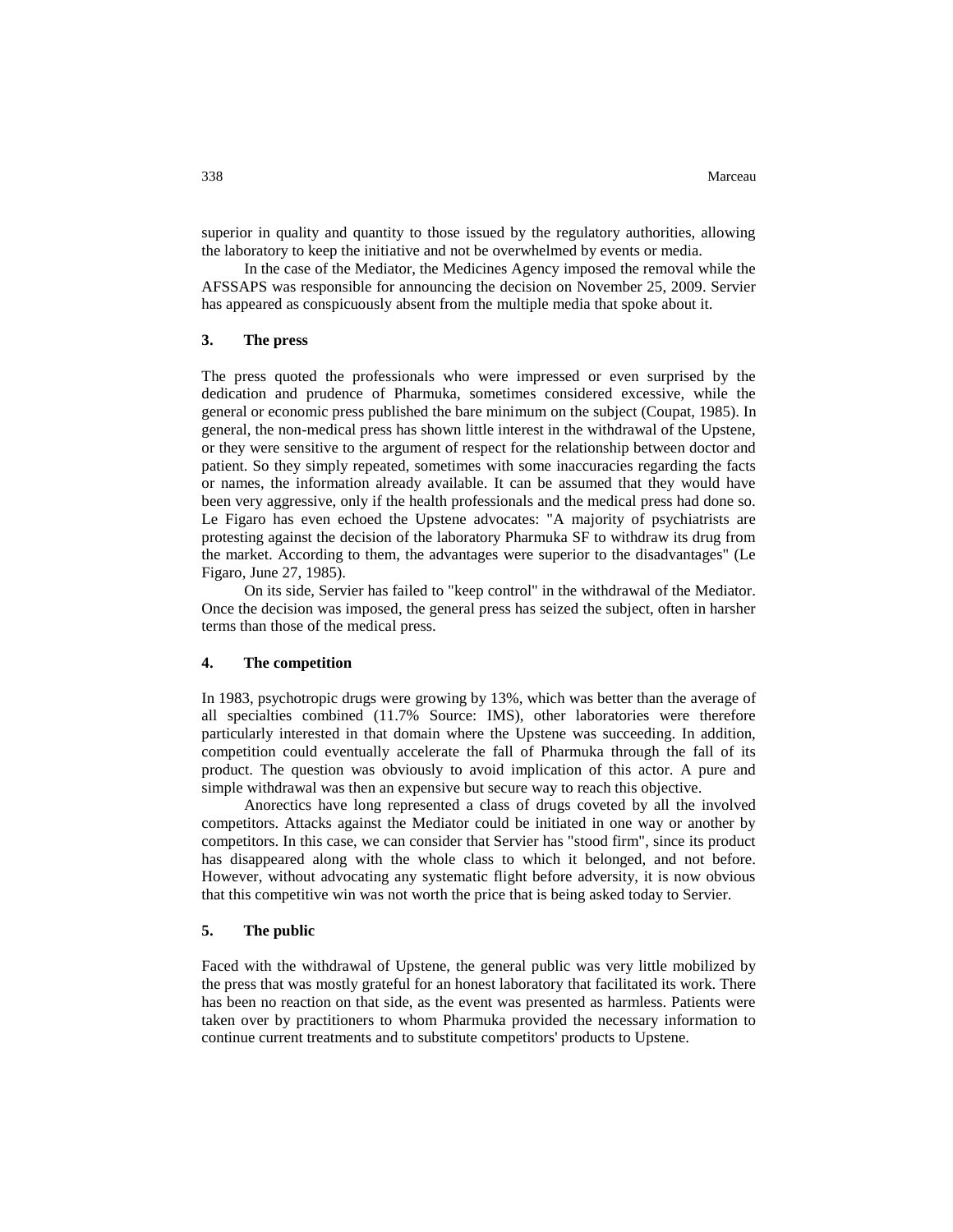The general public, regularly appealed by the indignation of the journalists about a large number of cases, should not necessarily keep the Mediator affair in mind in the long term. In addition, they were already suspicious about all pharmaceutical companies. It is then possible that the other Servier products will not be systematically boycotted. However, patients and practitioners who have founded associations for the protection of the Mediator's victims will remain virulent critics, whose long-term action can be very damaging to Servier.

### **C. Results Synthesis**

In the case of Upstene withdrawal, the critical players' aggressiveness can be considered void. There was no long-term effect; all the articles on the topic were focused on a very short period. "A well managed crisis is a crisis that leaves no trace" (Clerc de Marco, 1993).

### **Table 3** Analysis matrix of critical actors risk after withdrawal of the Upstene

|                        |               | <b>Strong</b> | Average | Weak | <b>Null</b>                         |
|------------------------|---------------|---------------|---------|------|-------------------------------------|
| M<br>P                 | High          |               |         |      | Authorities<br>Medical pro.<br>ACdM |
| O<br>$\bf R$<br>T<br>A | <b>Medium</b> |               |         |      | Press<br>Competition<br>Public      |
| N<br>$\mathbf C$<br>E  | Low           |               |         |      |                                     |

### **AGRESSIVENESS**

#### **Table 4**

Analysis matrix of critical actors risk after withdrawal of the Mediator

#### **I M P O R T A N C E High Medium Low** Press Competition Public Authorities Medical profession Lawyers **Strong Average Weak Null**

## **AGRESSIVENESS**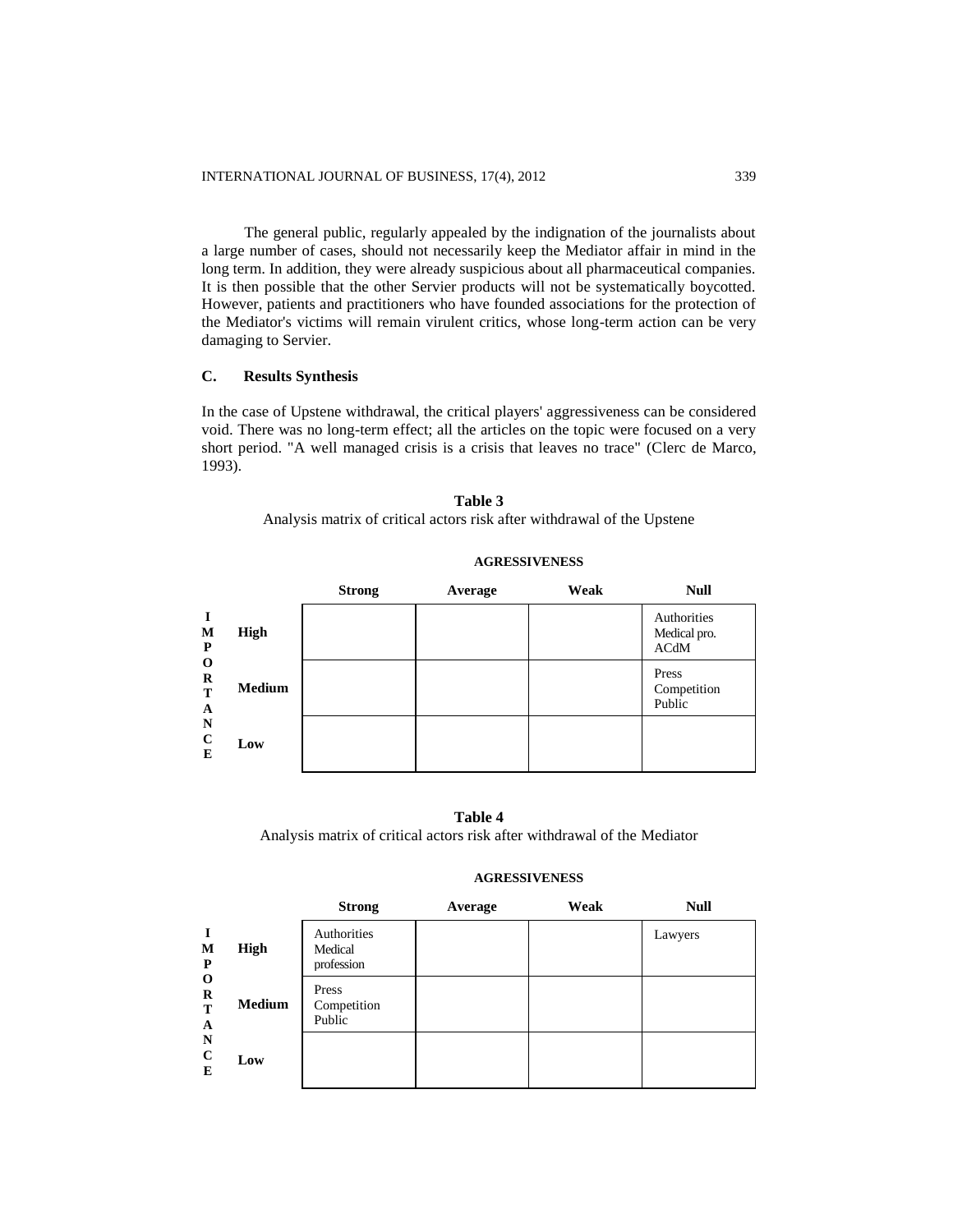Removal of the Mediator did not emerge as a benevolent measure from Servier who has obviously not taken the decision, while the authorities are now accused of complacency toward the laboratory. Discontent and antagonism occurred intensively and are now likely to leave only resentment and suspicion.

#### **VI. CONCLUSION**

In this paper we have proposed an approach to risk management that aims to reposition corporate communication among managers' main concerns. In this perspective, we have analyzed two cases of large pharmaceutical companies which developed products that were withdrawn from market, though their real dangerousness is still controversial. Although the Usptene withdrawal occurred many years before that of the Mediator, it seems the last one did not benefit from the experience of the first one.

These two cases of crisis management show the necessity of a prior assessment of rupture probability in a sensitive socioeconomic context. We can see a particular manifestation of what Ansoff (1977) called "strategic surprises". In this way, we can consider today that Pharmuka which anticipated the possibility of such surprises has acquired the means to cope with them. On the contrary, Servier seems to have largely neglected the risk of crisis, though its managers were obviously sure to have taken all guaranties to provide the best product possible. The events of the past two years clearly showed that such a policy was not enough to protect its image.

Through its strategy, Pharmuka managed to achieve a perfect "coalition of actors". By partnering the Agency of Medicine at the launch of its product, the laboratory has proved its willingness of transparency and honesty. Then, upon detection of the first side effects, Pharmuka in association with the authorities, informed in real time the medical profession and the press of what was going on. By showing they were concerned with the interests of patients, of the medical profession and of society in general, even against their own interest, the laboratory's managers avoided any external social conflict that would have been detrimental to its image or to its future.

Their policy was a remarkable example of proactive attitude toward the events and the environment. This exceptional drug withdrawal was lived well, both by physicians and the regulators, however, it should not be considered as an achievement in itself, but only as a successful crisis management.

Synthesis that can be made of the policy pursued by Servier is obviously more nuanced. This policy has consisted in the end in maintaining its position against the opinion of many critical actors; the overall strategy emerged as suicidal. Even if Justice finally declares the laboratory not guilty, it appears that the actual controversy regarding the impact of the Mediator on the deaths it is charged with is inexhaustible.

Wrongly or rightly, a company can be forced to abandon certain activities allegedly or actually dangerous, only to show its honesty, prudence and good will towards the other actors.

Since no active drug can be declared safe, the launch and marketing of such products, assorted with certain precautions, can not be equated with malice. However, in firms which produce goods having an impact on public health, managers' honesty can be easily and quickly offended.

Indeed, the economic developments of the last thirty years put some industries, particularly the pharmaceutical industry, in an unstable or aggressive environment. "In